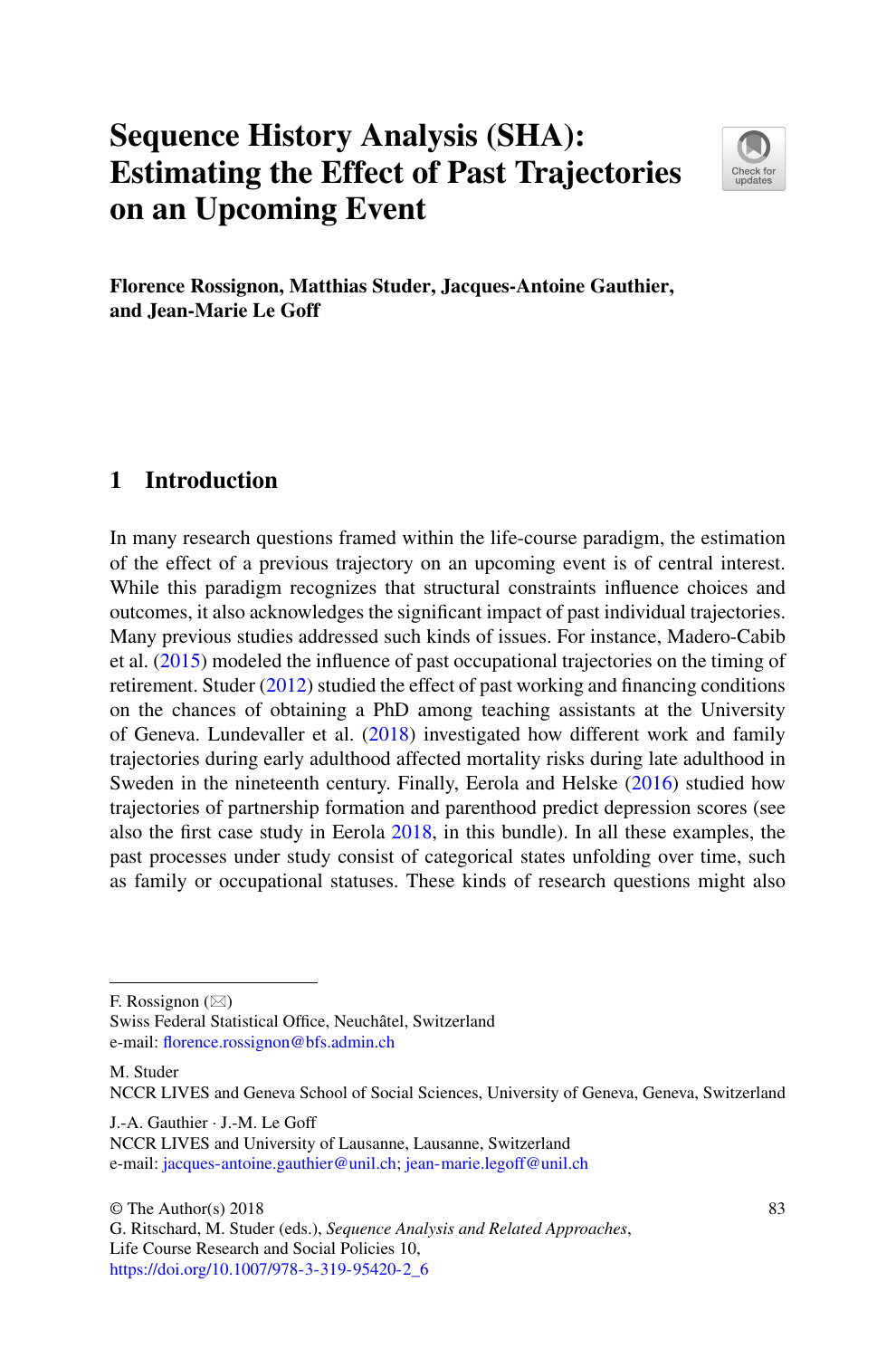emerge when studying linked-life domains, another core principle of the life-course paradigm. For instance, one may be interested in estimating the effect of past family trajectories on the chances of obtaining a promotion among female managers.

From a methodological point of view, some event history models have tackled this issue by including a few summary indicators of the past trajectory (e.g., time spent in a given state, or a dummy variable indicating whether a specific event has already occurred or not) (Blossfeld et al. [2007\)](#page-15-0). This approach allows estimation of the effect of these past trajectory indicators on the chances of experiencing the event under study. However, this process is often limited as it might fail to identify the key dimensions of the previous trajectory affecting the event. First, these key dimensions might depend on the trajectories themselves. In that case, it becomes spurious to decide a priori which relevant past trajectory indicators should be included in the model. Second, trajectories represent complex objects with many different dimensions. It might therefore be difficult to identify the most relevant ones. For instance, life-course scholars stress the importance of three sub-dimensions, each requiring several indicators to be included in the analysis. These indicators refer to the timing, the ordering, and the duration of states and of transitions (Scott and Alwin [1998\)](#page-17-1). Finally, there might be many interaction effects between these subdimensions, making the selection of relevant indicators of past trajectories even more difficult.

In this article, we develop an innovative method combining Sequence Analysis and Event History Analysis which we call Sequence History Analysis (SHA). Its aim is to tackle the aforementioned methodological challenges and the method works in two steps. We start by identifying typical past trajectories of individuals over time by using Sequence Analysis. As trajectories are considered as a progression over time, where events and life stages accumulate, individuals are likely to move from one cluster to another over time. We then estimate the effect of these typical past trajectories on the event under study using discrete-time models. SHA is presented in the first part of this paper.

In the second part of this article, we use the proposed methodological approach in an original study of the effect of past childhood co-residence structures on the chances of leaving the parental home in Switzerland. In western countries where nuclear families and neolocality prevail, the departure from the parental home is a crucial step and an indicator of the transition to adulthood. It is often a prerequisite to achieving other family life transitions, such as co-residency and becoming a parent (Mulder [2009;](#page-17-2) Schizzerotto and Lucchini [2004\)](#page-17-3). Furthermore, the departure from the parental home has significant consequences for important policy areas, such as the demand for housing (Ermisch and Di Salvo [1997\)](#page-16-4) and the risk of poverty among young people (Iacovou and Aassve [2007\)](#page-16-5). In this context, identifying the determinants of the early departure from the parental home of young adults is of prime interest. Among these determinants, many sociological theories stress the importance of family configuration, as well as the whole individual trajectory preceding home-leaving. This is a key concern in Switzerland where the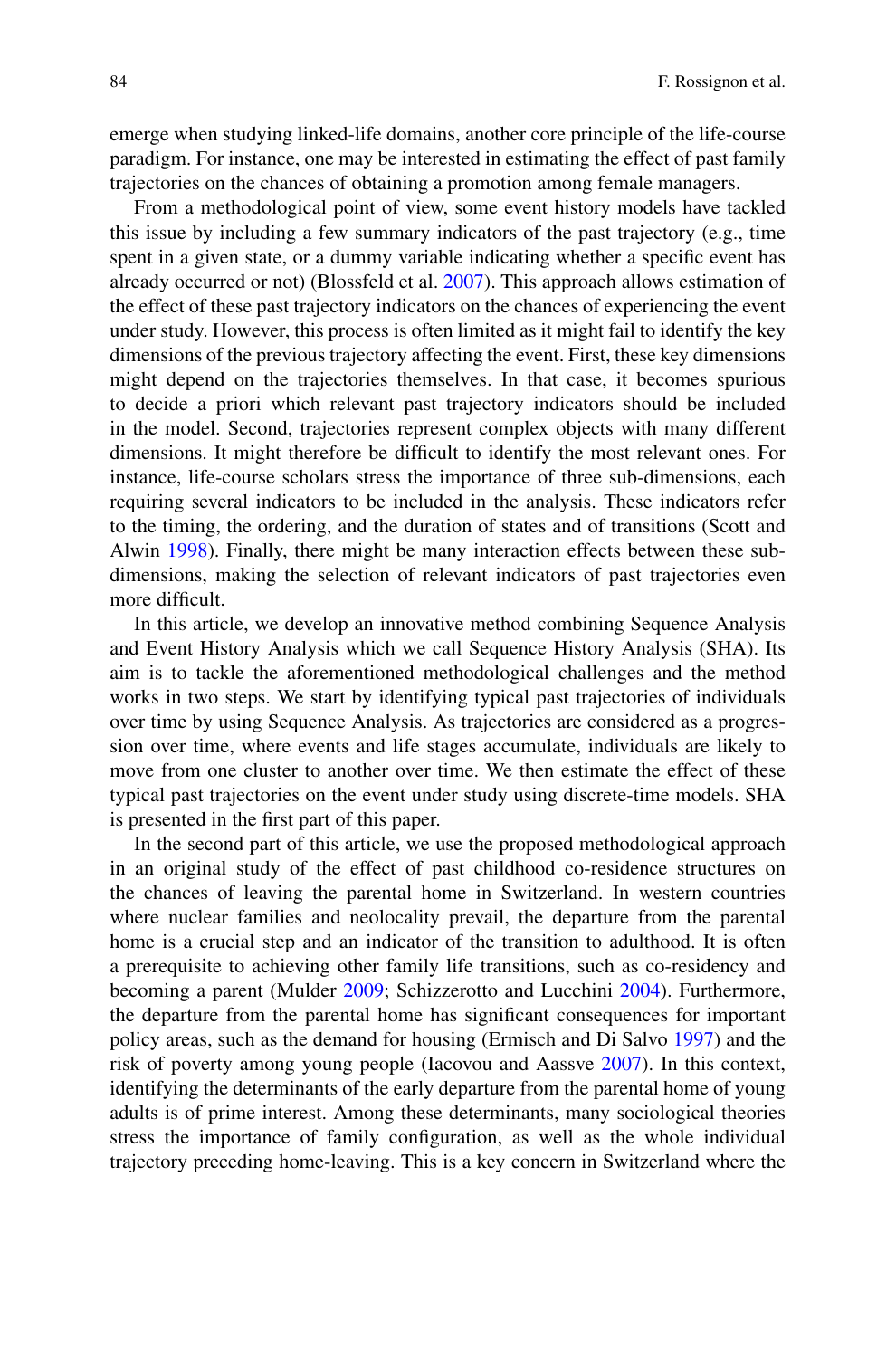number of divorces has experienced a strong increase over the past 40 years (Swiss Federal Statistical Office [2016\)](#page-17-4), with a divorce rate that reached 52.6% in 2005. A significant number of studies showed the impact of lone- and step-parenthood on early departure (Holdsworth [2000;](#page-16-6) Bernhardt et al. [2005\)](#page-15-1). Consequently, some studies focused on the co-residence structure in which a young adult lived at a specific moment of his/her life, often at the time of the youth's final home-leaving (Mitchell et al. [1989;](#page-17-5) Chiuri and Del Boca [2010\)](#page-15-2). However, few studies looked back at the effect of the whole co-residence trajectory. This is mostly due to the lack of detailed life history records of co-residence structures during childhood (Aquilino [1991;](#page-15-3) Goldscheider and Goldscheider [1998;](#page-16-7) Blaauboer and Mulder [2010\)](#page-15-4) and to the lack of a proper methodological framework to estimate the influence of early co-residence trajectories on the departure from the parental home.

The structure of the article is as follows. First, we will present the methodological features of SHA. We will then apply it empirically using social science data. Based on data from the LIVES Cohort Study (Elcheroth and Antal [2013\)](#page-16-8), our analyses showed that it is not only the occurrence of an event such as parental divorce that increases the risk of leaving home, but also the order in which changes to the preceding family co-residence structure occurred. Two features have a significant influence on leaving home: the co-residence structure itself and the arrival or departure of siblings from the parental home.

# *1.1 Sequence History Analysis: A Combination of Sequence Analysis and Event History Analysis*

Several methods are available to estimate the effects of a set of covariates on the hazard rate of a given event. This approach uses a discrete-time representation of the data: the so-called person-period file (Allison [2014\)](#page-15-5). In this format, one observation is generated for each individual *i* at each time point *t*. Since the time *t* is assumed to be observed on a discrete scale, a finite set of observations is generated. The time ranges from the start of observation (typically 0) until the end of the observation period of the *i*th individual.

Before going into details, let us present a small example that will help us to clarify the presentation of a person-period file. In this example, (Table [1\)](#page-3-0), we are interested in estimating the effect of past cohabitation trajectories on the chances of leaving the parental home among a cohort of young adults. The individual 72 is a woman. She left home after 6 time periods. She also has the following cohabitation trajectory: BP-BS-BS-BS-LS-LS where BP stands for biparental household, BS for biparental household and siblings, and LS for lone-parent household and siblings. The corresponding person-period file therefore reads as follows: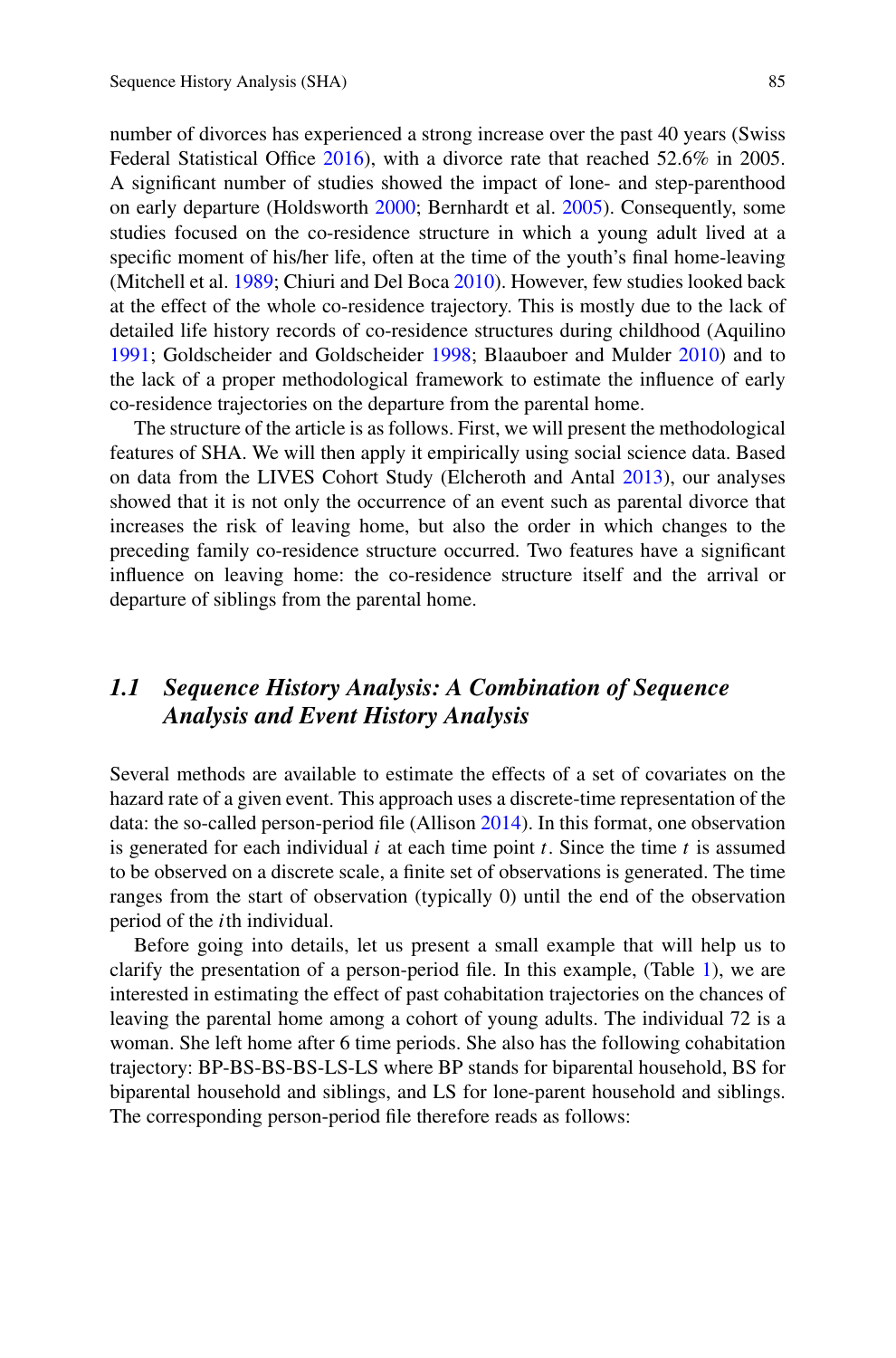<span id="page-3-0"></span>

| ID         | Time | Departure from<br>the parental home | Cohabitation status |
|------------|------|-------------------------------------|---------------------|
| 72 (Woman) | 15   | 0                                   | <b>BP</b>           |
| 72 (Woman) | 16   | $\boldsymbol{0}$                    | <b>BS</b>           |
| 72 (Woman) | 17   | $\Omega$                            | <b>BS</b>           |
| 72 (Woman) | 18   | $\overline{0}$                      | <b>BS</b>           |
| 72 (Woman) | 19   | $\overline{0}$                      | LS                  |
| 72 (Woman) | 20   |                                     | LS                  |

**Table 1** Example of a person-period file

## *1.2 Sequence History Analysis: Operationalizing Previous Trajectories*

There are two different interpretations of the aim of Sequence Analysis. It may be seen as a way to identify ideal-typical trajectories. It can also be considered as an effective means to reduce the complexity of trajectories into a few main types of sequences. Both approaches are interesting in our context, because one might typically expect to observe many different individual past trajectories. Sequence Analysis can therefore be used to operationalize the concept of past trajectories by reducing this complexity or as a way to identify ideal-typical past trajectories.

Since the 1990s–2000s, the research trend in Sequence Analysis has been structured around a core program including a limited number of methodological options (Gauthier et al. [2014\)](#page-16-9). Generally, Sequence Analysis works in three steps. First, trajectories are coded as sequences of states. Second, the distances between each pair of sequences are computed and gathered into a distance matrix. Finally, a cluster analysis is conducted on this matrix. It gathers together similar sequences while separating dissimilar sequences. The result is a categorical covariate that can be used in subsequent analyses. Let us briefly discuss these three steps in our case.

In the first step, we rebuild the past trajectory at each time point, i.e., for each observation of each individual *i* at time *t*. Taking our previous example a step further, Table [2](#page-4-0) presents two ways of modeling past family trajectories. First, rebuilding the past trajectory at each time point for each individual in our personperiod file is done by considering, at each time point  $t$ , the trajectory leading to the current position. As such, the length of the trajectory logically increases by one for each additional time unit. Sometimes, we are only interested in the previous trajectory, excluding the present state. Thus, the last column reconstructs for each individual *i* at each time point *t*, past trajectory until  $t - 1$ . These past trajectories can therefore be interpreted as past trajectories until all possible present times. There are, thereby, *t* trajectories of varying lengths for each individual. Indeed, since the duration from the starting time is not the same at each time point, the past trajectories considered grow over time.

In a second step, we need to choose a distance measure to conduct Sequences Analysis. This measure defines which criteria should be taken into account to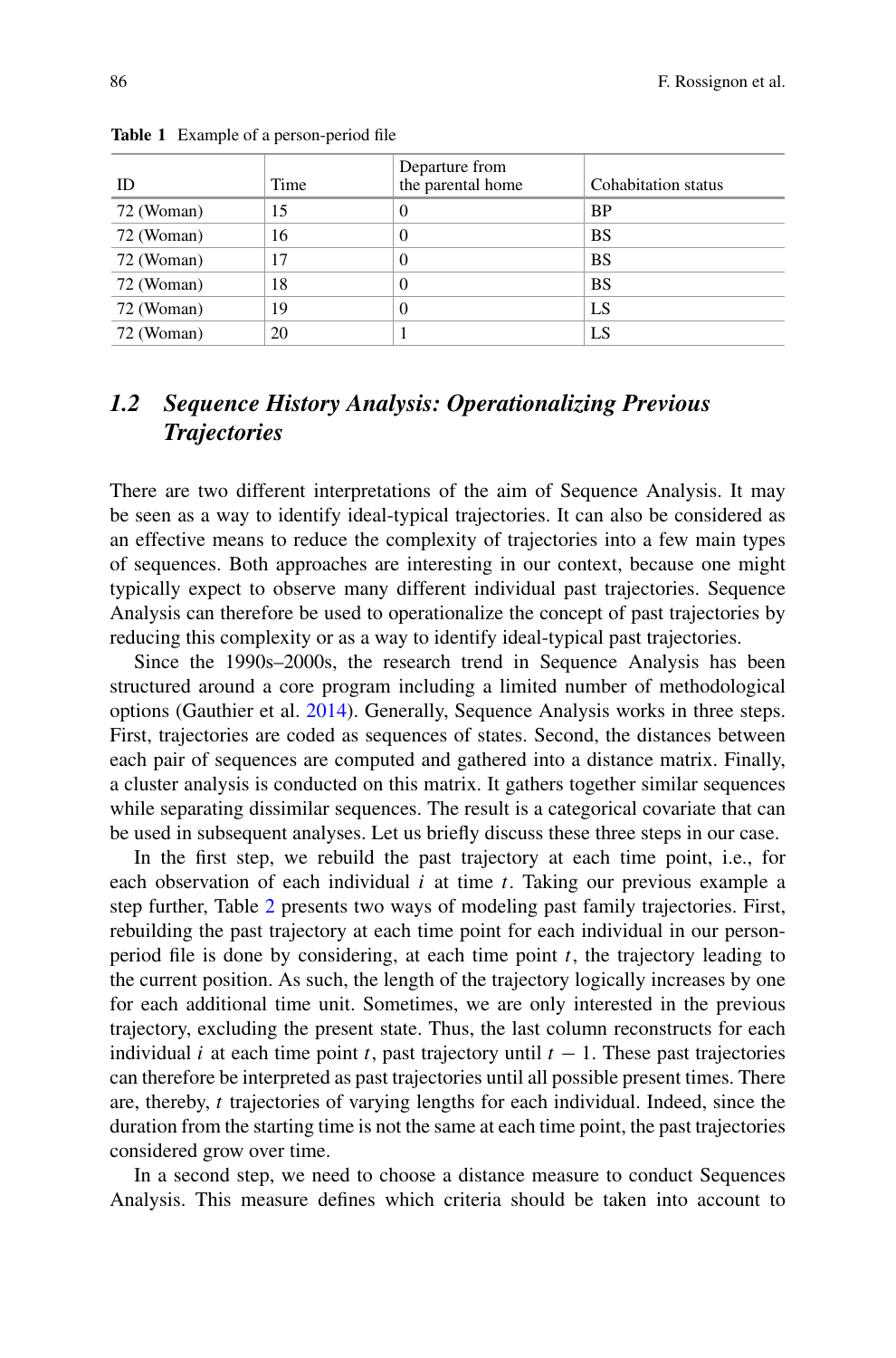<span id="page-4-0"></span>

| ID | Time | Departure from<br>the parental home | Past trajectory | Past trajectory<br>excluding present |
|----|------|-------------------------------------|-----------------|--------------------------------------|
| 72 | 15   |                                     | BP/15           | BP/14                                |
| 72 | 16   |                                     | $BP/15-BS/1$    | BP/15                                |
| 72 | 17   | 0                                   | $BP/15-BS/2$    | $BP/15-BS/1$                         |
| 72 | 18   | $\theta$                            | $BP/15-BS/3$    | $BP/15-BS/2$                         |
| 72 | 19   |                                     | BP/15-BS/3-LS/1 | $BP/15-BS/3$                         |
| 72 | 20   |                                     | BP/15-BS/3-LS/2 | BP/15-BS/3-LS/1                      |

**Table 2** Two different ways of reconstructing past trajectories

<span id="page-4-1"></span>

| ID | Time | Departure from<br>the parental home | Past trajectory<br>excluding present | Typology                  |
|----|------|-------------------------------------|--------------------------------------|---------------------------|
| 72 | 15   | $\Omega$                            | BP/14                                | Biparental household      |
| 72 | 16   | $\Omega$                            | <b>BP/15</b>                         | Biparental household      |
| 72 | 17   | $\Omega$                            | $BP/15-BS/1$                         | Early arrival of siblings |
| 72 | 18   | $\Omega$                            | $BP/15-BS/2$                         | Early arrival of siblings |
| 72 | 19   | $\theta$                            | $BP/15-BS/3$                         | Early arrival of siblings |
| 72 | 20   | 1                                   | BP/15-BS/3-LS/1                      | From biparental to        |
|    |      |                                     |                                      | lone-parent household     |
|    |      |                                     |                                      | (with siblings)           |

**Table 3** Creation of a typology of past trajectories

compare two trajectories. According to Studer and Ritschard [\(2016\)](#page-17-6), the choice of a dissimilarity measure should be based on its sensitivity to timing, sequencing, or duration. For instance, if age is thought to be an important property of the past trajectory, one should emphasize timing. This would be interesting if age at parental divorce is believed to be of key importance. Conversely, if we want to focus on the path, i.e., the states through which an individual goes, a distance measure sensitive to sequencing should be chosen. Finally, if the time spent in each state is important, a distance measure sensitive to duration should be used.

In a third step, after having computed the distances between sequences, a typology is built using cluster analysis. This step results in a categorical covariate in our person-period file. Taking back our previous example and assuming that the cluster analysis identified three groups: (1) "Biparental household", (2) "Arrival of siblings", and (3) "From biparental to lone-parent household (with siblings)," our person-period file would be read as shown in Table [3.](#page-4-1) It can be noted that a given individual can belong to different clusters over time. In other words, the type of past trajectory an individual belongs to may change over time. It stems from the fact that our unit of analysis is one person-period, not one individual. In the next step, we will use this information to estimate the effect of a past trajectory on the event under study.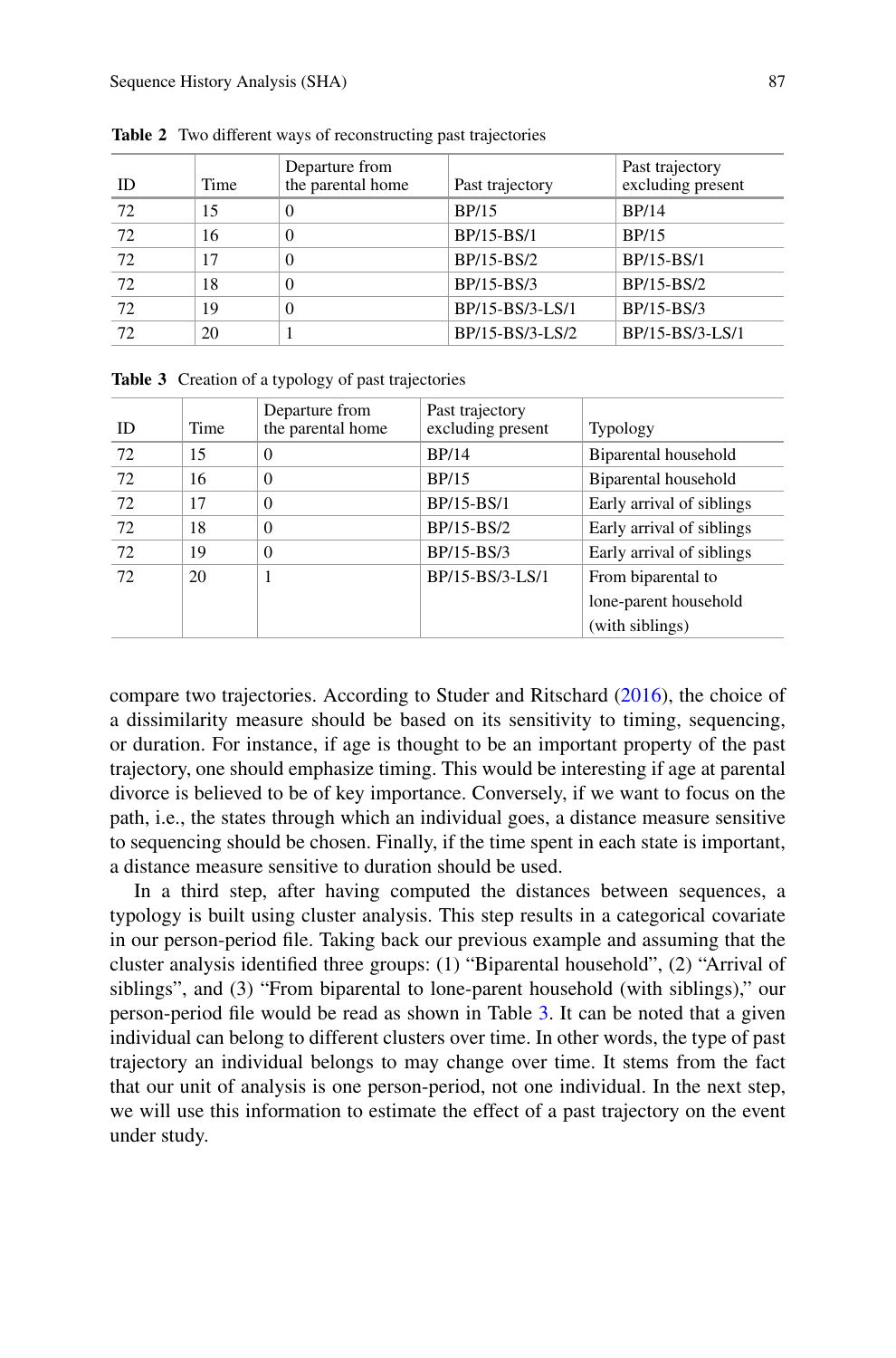In these last two steps, we analyze sequences of different lengths. $<sup>1</sup>$  $<sup>1</sup>$  $<sup>1</sup>$  Sequence</sup> Analysis should not be used to analyze sequences of different length when this difference results from incomplete or censored data, because Sequence Analysis implicitly assumes that the processes under study are fully observed.<sup>2</sup> However, in our case, the differences in sequence length do not result from incomplete data. They result from meaningful differences in the length of the process leading to the current situation. However, as the length of the previous trajectory and age are often closely related, we strongly recommend to always control for age.

# *1.3 Event History Analysis: Estimating the Effect of Typical Past Trajectories on the Event Under Study*

Event history analysis is an suitable tool to understand how events are produced and how they are conditioned by other explanatory variables, which may or may not vary over time (Allison [2014\)](#page-15-5). As such, once the typology of previous trajectories is created, we propose to estimate its effect on a given event using a discrete-time event history model. More precisely, at each time of observation since the starting time, the trajectory is introduced as a time-varying covariate. Consequently, applying Sequence History Analysis to our previous example, we could estimate the chance of obtaining a promotion according to the type of previous family trajectories.

Two factors should be taken into consideration when specifying the model. First, our typology of past trajectories might be linked to their length. If this is the case, we recommend adding the length of the previous trajectory or a transformation of it to the model. Consequently, the effect of the typology will no longer be related to the length of the trajectories, which could lead to misleading interpretations. $3$ 

Second, two interpretations of the past trajectories' effect can be made. It could be related to the ability of the typology to summarize the main information of the current situation. For instance, the effect of the past family trajectory on the chances of receiving a promotion could be related to the characteristics of the current family situation, such as being married or having a child at time *t*. It could also be linked to the individual history, such as the age when the individual got married or if he/she was married before having a child or not. We can distinguish these two situations by adding simple indicators of the current situation to the model. If the effect of the past trajectory types remains significant, one may conclude that "individual history

<span id="page-5-0"></span><sup>&</sup>lt;sup>1</sup>The length of the previous trajectories typically depends on age.

<span id="page-5-1"></span><sup>&</sup>lt;sup>2</sup>By clustering incomplete sequences, we often end up with one (or several) clusters of incomplete trajectories, which cannot be interpreted. If this is not the case, we implicitly predict the end of the sequence, which might also be problematic.

<span id="page-5-2"></span><sup>&</sup>lt;sup>3</sup>From a general point of view, even though this is not specific to the proposed methodology, it is generally recommended to add some timing information to the model as the hazard rate is usually not constant over time.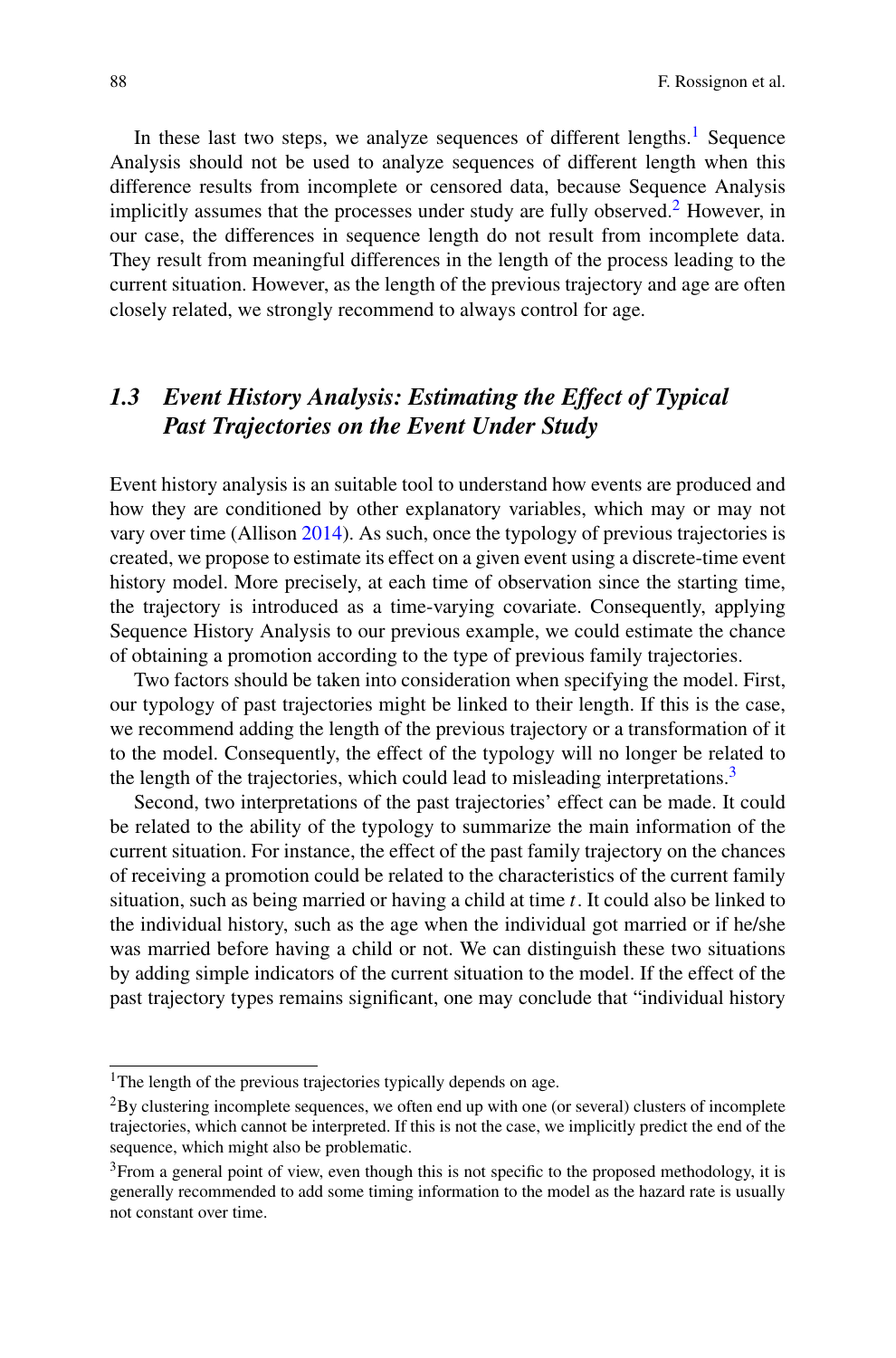matters" for the issue under study. Aside from these two kinds of information, the usual control variables should be added to the model. The latter are research-specific and we therefore do not discuss them in more detail.

To sum up, we propose a methodological approach to estimate the effect of a previous trajectory on an upcoming event. This methodology functions in three steps: (1) building previous trajectories in a person-period file, (2) running Sequence Analysis, and (3) estimating the effect of typical past trajectories on an upcoming event using a discrete-time model. After having presented this methodology, we now turn to its application. Therefore, we provide an empirical example displaying the effect of childhood co-residence trajectories on the risk of leaving home. The analyses will be based on life history calendar data.

## **2 Empirical Application: Childhood Co-residence Trajectories and Leaving Home**

In this section, we apply Sequence History Analysis to assess the influence of childhood co-residence trajectories on the probability of leaving the parental home in Switzerland. Previous research has demonstrated the multiple effects of previous co-residence trajectories on the departure from the parental home (Mitchell et al. [1989;](#page-17-5) Aquilino [1991;](#page-15-3) Sandefur et al. [2008;](#page-17-7) Blaauboer and Mulder [2010\)](#page-15-4). There are also some reasons to believe that the number of siblings living in the same household is likely to affect the probability of young adults leaving the parental home (Mitchell et al. [1989;](#page-17-5) Aquilino [1991;](#page-15-3) Gierveld et al. [1991;](#page-16-10) Avery et al. [1992;](#page-15-6) Buck and Scott [1993\)](#page-15-7).

First and foremost, growing up with two biological parents—which is still the most common form of living arrangements in Western Europe—is linked with closer family bonds and longer stays in the parental home (Mitchell et al. [1989;](#page-17-5) Aquilino [1991;](#page-15-3) Mitchell [1994;](#page-16-11) Goldscheider and Goldscheider [1998\)](#page-16-7).

Second, several studies showed that children of divorced parents tend to leave the parental home earlier than those of intact families (Goldscheider and Goldscheider [1998;](#page-16-7) Cherlin et al. [1995;](#page-15-8) Juang et al. [1999;](#page-16-12) Holdsworth [2000;](#page-16-6) Bernhardt et al. [2005;](#page-15-1) Zorlu and Gaalen [2016\)](#page-17-8). As noted by several authors, this effect might be more related to low family socio-economic background than to the absence of one of the parental figures (Bianchi [1987;](#page-15-9) Mitchell et al. [1989;](#page-17-5) McLanahan and Carlson [2004;](#page-16-13) Kiernan [2006,](#page-16-14) for instance). Aquilino [\(1991\)](#page-15-3) showed that young adults who grew up in a single-parent household from birth do not have a higher hazard of leaving home than those who grew up in an intact family. Therefore, the stability of co-residence structure could also have an impact on the timing of leaving home.

Third, children from step-parent families tend to leave home earlier than young adults from intact families (Mitchell et al. [1989;](#page-17-5) Aquilino [1991;](#page-15-3) Kiernan [1992;](#page-16-15) Goldscheider and Goldscheider [1998\)](#page-16-7). Among various explanations, Goldscheider and Goldscheider [\(1998\)](#page-16-7) stress the difficulty of welcoming a new parental figure,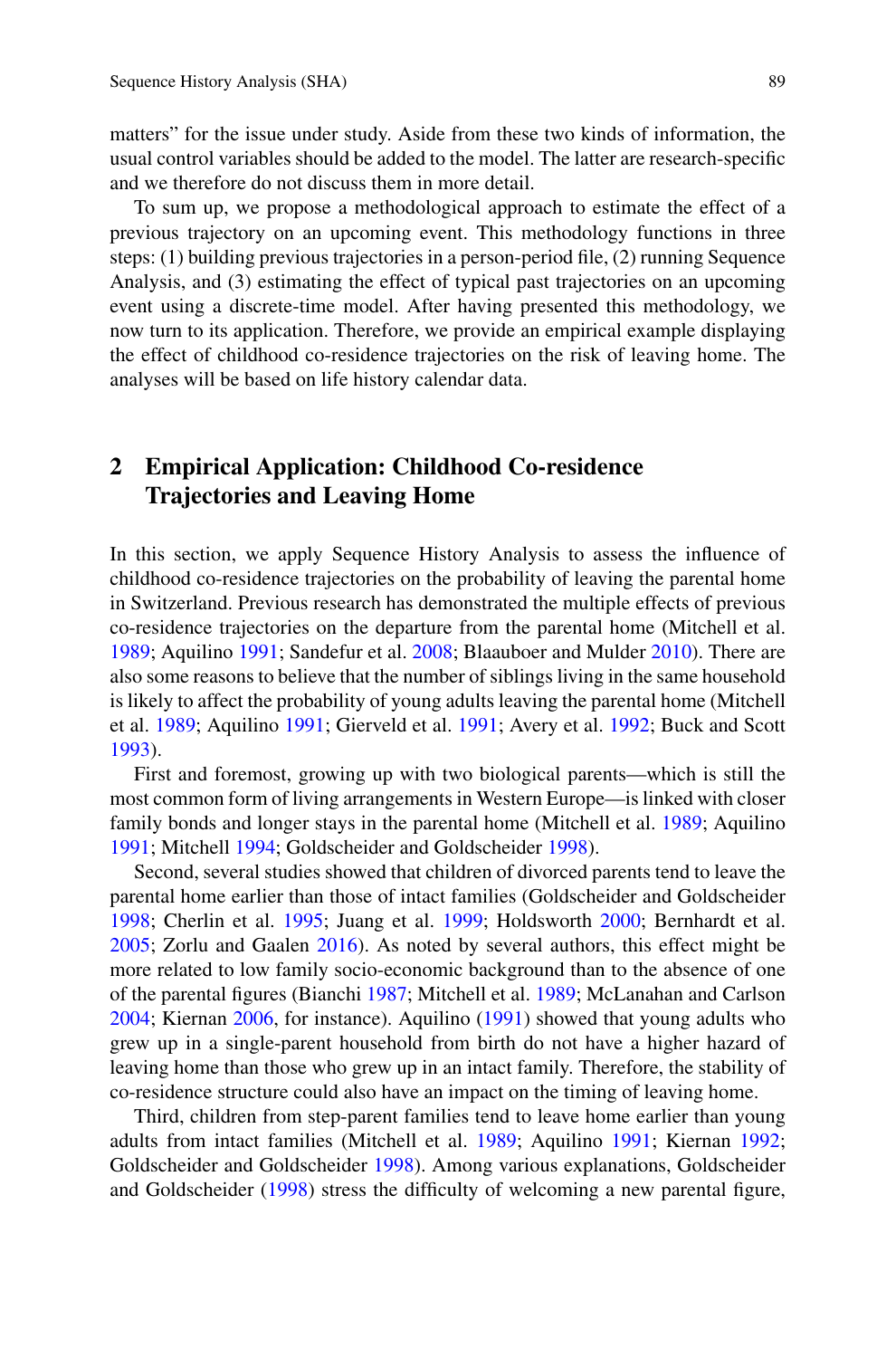step-siblings, and/or half-siblings into one's home. Other studies have shown that severe conflicts and disagreements within step-families play a significant role in early nest-leaving (Gaehler and Bernhardt [2000;](#page-16-16) Gossens [2001\)](#page-16-17).

Fourth, there might be some circumstances in which both intact and non-intact families may no longer be able to maintain their households. In such situations, both children and parents might seek shelter in someone else's household, in most cases in the houses of grandparents (Aquilino [1991\)](#page-15-3). This type of family arrangement is often referred to as "extended family." Therefore, as having to move back in with relatives is usually the result of financial difficulties, such situations might push children to get a job and establish an independent household earlier.

There is some evidence that having siblings might also influence the departure from the parental home. Individuals with many siblings were found to have a higher likelihood of leaving home (Mitchell et al. [1989;](#page-17-5) Aquilino [1991;](#page-15-3) Gierveld et al. [1991;](#page-16-10) Avery et al. [1992;](#page-15-6) Buck and Scott [1993\)](#page-15-7). This may be explained by the fact that individuals who grow up with a large number of siblings have a higher risk of feeling "overcrowded" in their parental home and of suffering from a lack of physical space for privacy. First-born children have a higher risk of leaving home at an earlier age than any other children, except if they are an only child (Bianchi [1987\)](#page-15-9). Indeed, Holdsworth [\(2000\)](#page-16-6) has shown that an only child will tend to stay longer at home in order to take care of their parents.

#### **3 Data**

We use data from the LIVES Cohort Study (FORS and NCCR LIVES [2015\)](#page-16-18), a panel survey whose first wave was conducted from mid-October 2013 to the end of June 2014 (Elcheroth and Antal [2013\)](#page-16-8). The sample includes 1691 respondents, of whom 415 were Swiss and 1276 were from a foreign background. The sample is composed of people aged 15–24 on January 1st 2013 and who began in a Swiss school before the age of 10. Second-generation immigrants are over-represented in the sample and particular attention is paid to offspring of low- or middle-skilled migrants who mainly hail from Southern Europe or from the Balkan Peninsula. The sampling design of the survey is quite innovative in the sense that it combines a stratified random sample with two iterations of controlled network sampling, with random selection within the personal networks (Brändle [2017,](#page-15-10) for more details).

The life history calendar allows for the collection of detailed information regarding the co-residence trajectories of each respondent. This information was recoded into five statuses—combining information on parents and siblings—namely living with: (a) both parents (without siblings), (b) both parents and sibling(s), (c) one parent (without siblings), (d) one parent and sibling(s), and (e) other relatives. Unfortunately, living with a step-parent could not be distinguished from the "one parent" situation, since this information was not available in the survey.

The timing of the departure from the parental home was operationalized as the first episode in which an individual does not live with his/her parents anymore.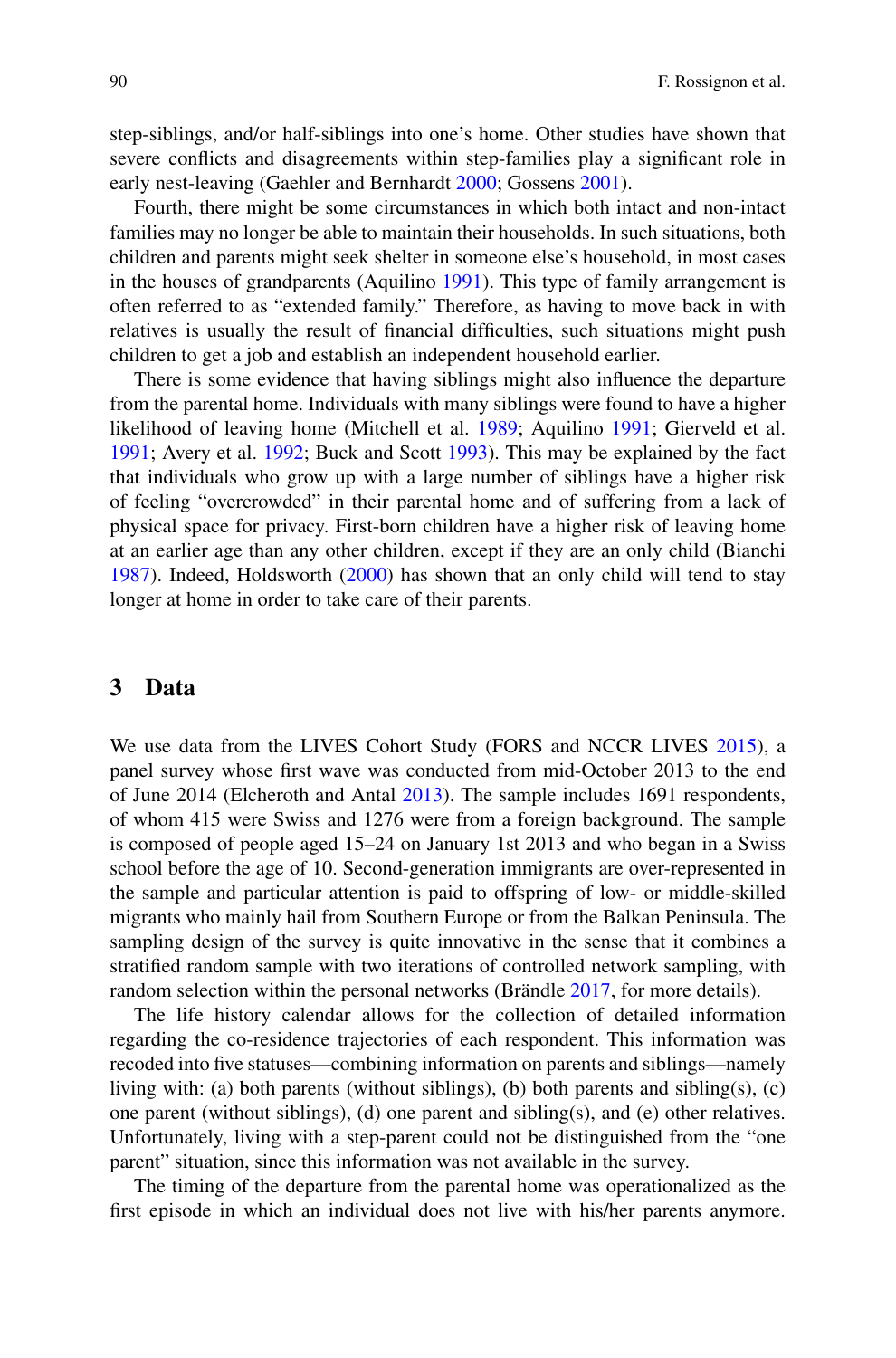We assumed that individuals are at risk of leaving home from the age of 15. Consequently, we identified 147 events (i.e., departures from the parental home) for 1637 individuals.[4](#page-8-0)

### *3.1 Control Variables*

Several control variables were introduced into the model, such as age (logarithm), sex, ethnic origin (based on the mother's country of birth), place of residence at 14 years old, labor market integration (apprentices hip included)<sup>[5](#page-8-1)</sup> and family socioeconomic background.<sup>6</sup> This last is a key control variable since it has been argued that the effect of living with a single parent is linked to differences in economic conditions. However, the large number of missing values for family socio-economic background (70%) forced us to run a model without it. Finally, two additional control variables were included: the occurrence of parental disruption and the presence of siblings. These variables were included to verify that the effect of the previous trajectory, as measured through our method, is not only related to the current situation of the household.

#### **4 Analysis**

Sequence History Analysis works in three steps. We start by recoding all past trajectories in a person-period file. We then conduct a Sequence Analysis on these recoded past trajectories. Finally, using a discrete-time model, we estimate the effect of these past trajectories on the probability of leaving home. Let us present these steps in more detail using our empirical example.

<span id="page-8-0"></span><sup>4</sup>This means that 55 individuals had missing data in at least one of the variables.

<span id="page-8-1"></span><sup>&</sup>lt;sup>5</sup>The Swiss education system is largely an apprenticeship-based system of education (Thomsin et al. [2004\)](#page-17-9). Almost two thirds of every cohort of students attend a vocational and training program (VET) (Swiss Federal Statistical Office [2015\)](#page-17-10) In principle, an apprenticeship contract is signed between the apprentices and an approved firm in which the former will spend about two thirds of their time following a practical vocational training. The rest of the time is spent in a vocational school.

<span id="page-8-2"></span><sup>&</sup>lt;sup>6</sup>In most cases, the occupation of the father when the respondent was 15 was taken as the benchmark to define the family's socio-economic background. When this information was unavailable, the occupation of the mother when the respondent was 15 was used.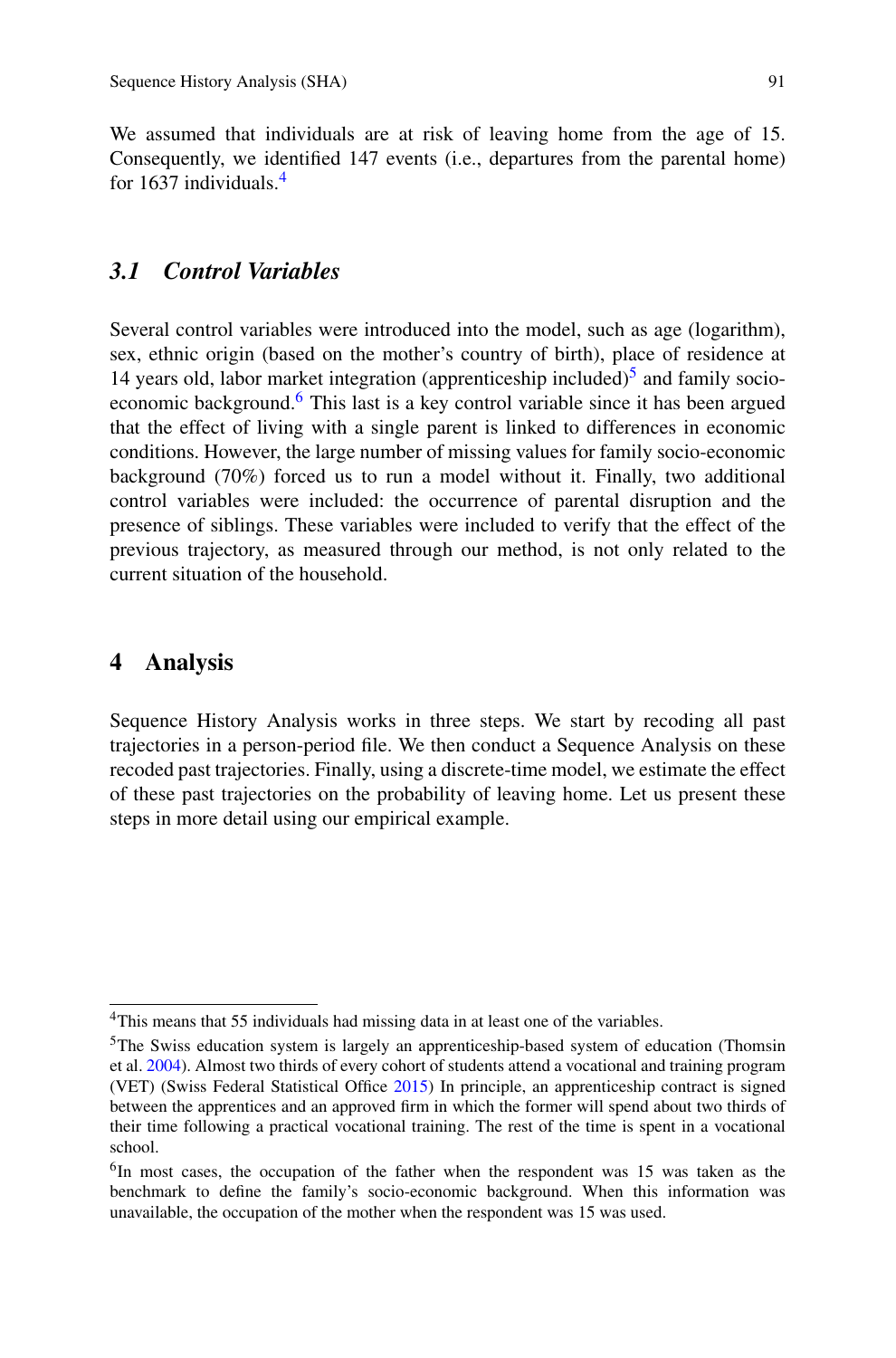# *4.1 Sequence Analysis: Operationalizing Previous Co-residence Trajectories*

Here, we consider previous co-residence trajectories for each individual *i* at each time *t*, from birth until the current age of each individual at the time of the survey. Since we are interested in the hazard of leaving home after the age of 15, the past trajectories have a starting length of 14 for all individuals. The final length of the past trajectory corresponds to the occurrence of the departure from the parental home minus one time unit (cf. Table [2,](#page-4-0) past trajectories excluding present state) or to the end of the observation period.

We then ran Sequence Analysis on these past trajectories excluding the present state to identify ideal-types of past trajectories. All past trajectories were included in the analyses at the same time. The use of Sequence Analysis involves choosing an appropriate distance measure and a clustering algorithm. We are interested in estimating the effect of a previous family history on the departure from the parental home. This previous history is strongly linked to the order of the stages through which an individual goes. We have therefore chosen a distance sensitive to differences in sequencing. When sequencing is of central interest, Studer and Ritschard [\(2016\)](#page-17-6) suggest using optimal matching on sequences of distinct successive states (DSS). In our case, we used a constant substitution cost of 2 and an indel cost of 1. The DSS is obtained by considering the succession of states without considering the duration of each state. For instance, the sequence "S-S-M-M-M" is recorded "S-M." We therefore focus only on sequencing (the information about timing and duration is not used).

We then clustered the sequences in the following way. Two specific groups were created "manually" to match a precise definition: two whole trajectories spent with both parents either with or without siblings. Each resulting group represents respectively 40.5% and 4.1% of the sample. Although small, this latter group (i.e., only child with both parents) is relevant as being an only child is expected to have a significant influence on the risk of leaving the parental home. We then used the PAM ("Partitioning Around Medoids") algorithm to cluster the remaining past trajectories. This algorithm aims to obtain the best partitioning for a data set into a predefined number *k* of groups (Kaufman and Rousseeuw [2005;](#page-16-19) Studer [2013\)](#page-17-11). Based on the best average silhouette width, we kept six groups. The result is a final typology of eight groups (the two manually-constructed groups and the six clusters on the remaining sequences).

All statistical analyses conducted in this article use the R Software and environment (R Core Team [2016\)](#page-17-12), along with the TraMineR package (Gabadinho et al. [2011\)](#page-16-20) for sequence analysis and the WeightedCluster package (Studer [2013\)](#page-17-11) for cluster analysis. The final typology of co-residence trajectories is presented in Fig. [1.](#page-10-0) When we observe these ideal-types of past trajectories, we see that the percentages presented are based on the person-period trajectories and that individuals can switch between clusters over time. For instance, we expect that some individuals will start by being in the cluster "Both parents and siblings" before going to the cluster "Late departure of siblings."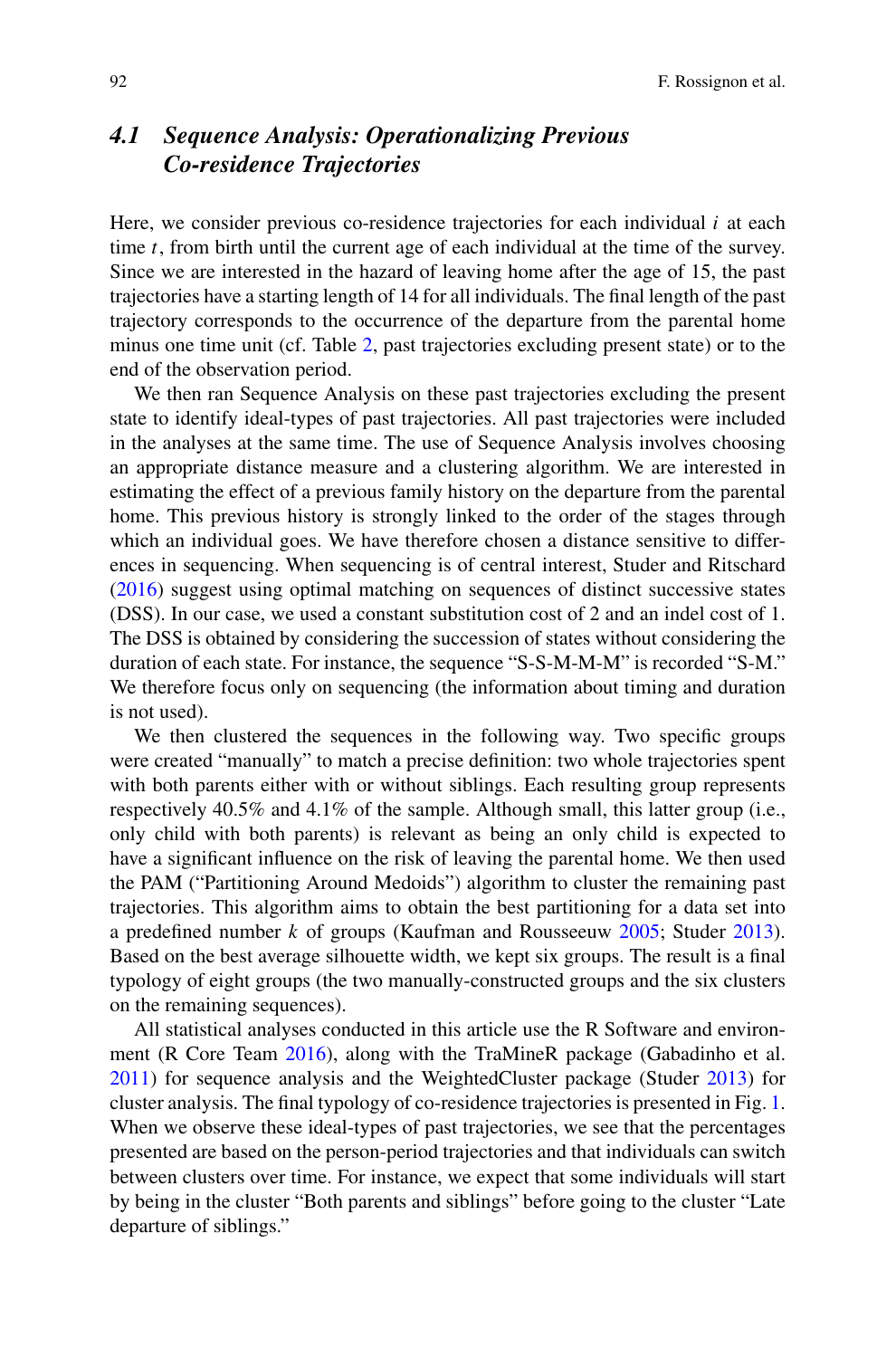

<span id="page-10-0"></span>**Fig. 1** Trajectories of past co-residence structures

- Both parents and siblings (40.5%)—Trajectories spent entirely with both parents and siblings. As this cluster represents the most common trajectory, it was used as the reference category in the regression models.
- Early arrival of siblings (28.7%)—Trajectories of oldest children who experienced the arrival of younger siblings during their early childhood.
- Both parents to one parent (with siblings) (10.4%)—Trajectories characterized by a transition from a biparental to a lone-parent household, in both cases in the presence of siblings.
- Early arrival of siblings and parental separation (6.2%)—Trajectories of older siblings who experienced the arrival of younger siblings during their adolescence and a subsequent parental disruption.
- Both parents to one parent (without siblings) (4.5%)—Trajectories characterized by a parental disruption without siblings.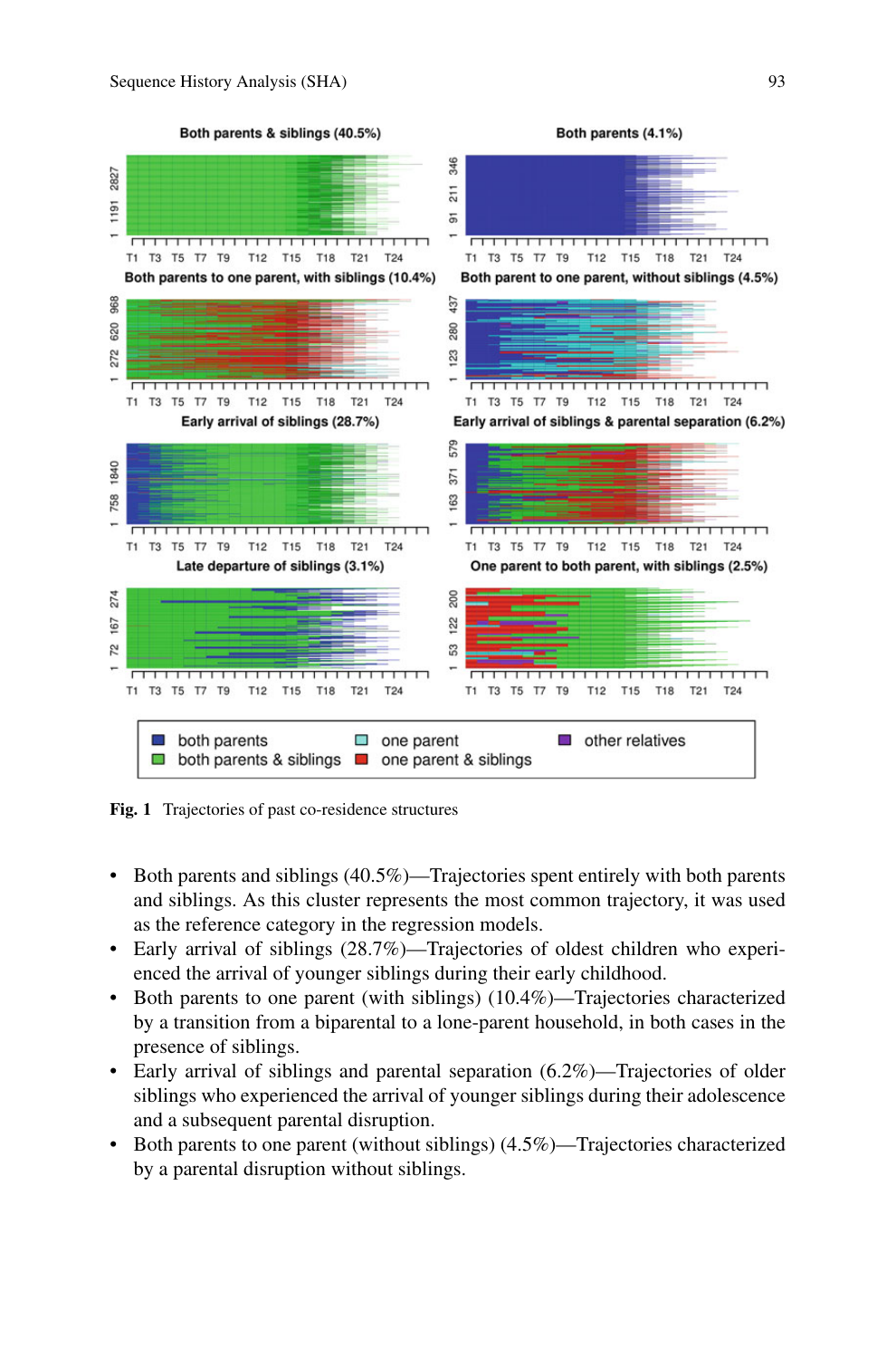- Both parents (4.1%)—Trajectories spent entirely with both parents, but without siblings.
- Late departure of siblings  $(3.1\%)$ —Trajectories characterized by the departure of siblings. These trajectories are probably those of younger children.
- One parent to both parents (with siblings) (2.5%)—Trajectories initiated by a co-residency with one parent only and siblings before the second parent joins the household later. This might be a typically common trajectory of a migrant family. Fathers first migrate alone, leaving their wives and children behind. After a few years, mothers and children will also migrate, reuniting the family. Consequently, children will live their first years in a "lone-parent household" before moving to a biparental household.

## *4.2 Event History Analysis: Estimating the Effect of Typical Past Trajectories on the Event Under Study*

After having identified the previous typology of trajectories, we estimate their effect on the risk of leaving home using a discrete-time model (cf. Table [4\)](#page-12-0). We do it by running a logistic regression on the person-period file. Individuals with missing data were not included in the models (4% in models 1,2, & 3 and 70% in model 4).

Four models were estimated. The first model includes the past trajectories and the control variables. In the second model, aggregated indicators of parental divorce and presence of sibling(s) were included to assess whether the effect of past trajectories remains significant in the presence of these aggregated indicators. The third model is computed without the past trajectories to estimate its statistical power. Finally, the last model is composed of the past trajectories, the control variables, and the family socio-economic background factor.

A first sign of the overall importance of the past trajectory covariate can be asserted by looking at the Bayesian Information Criterion  $(BIC)$ .<sup>[7](#page-11-0)</sup> We decided to use this criterion because it is the most conservative and penalizes complexity more than the Akaike Information Criterion (AIC). According to the BIC, the first model is the most parsimonious. The BIC value of the second model is also very close to that of the first model. Both models include the ideal-typical past trajectories. From a statistical point of view, there is therefore an added value to including the past ideal-typical trajectories in the model.

<span id="page-11-0"></span> ${}^{7}$ BIC =  $-2 \ln(L) + \ln(N) * k$ , where *L* is the likelihood,  $-2 \ln(L)$  is equal to the deviance, ln is the logarithm, and *k* represents the number of parameters (i.e., coefficients). Raftery [\(1995\)](#page-17-13) argues that the *N* can be estimated in three different manners when it is used for event history models: the number of observations (person-period), the number of individuals, or the number of events. According to the recommendations made in this article, we used the last option which is the least conservative. This option is also coherent with the calculation of the BIC for survival continuoustime models (i.e., Cox models) in which *N* represents the number of observed events.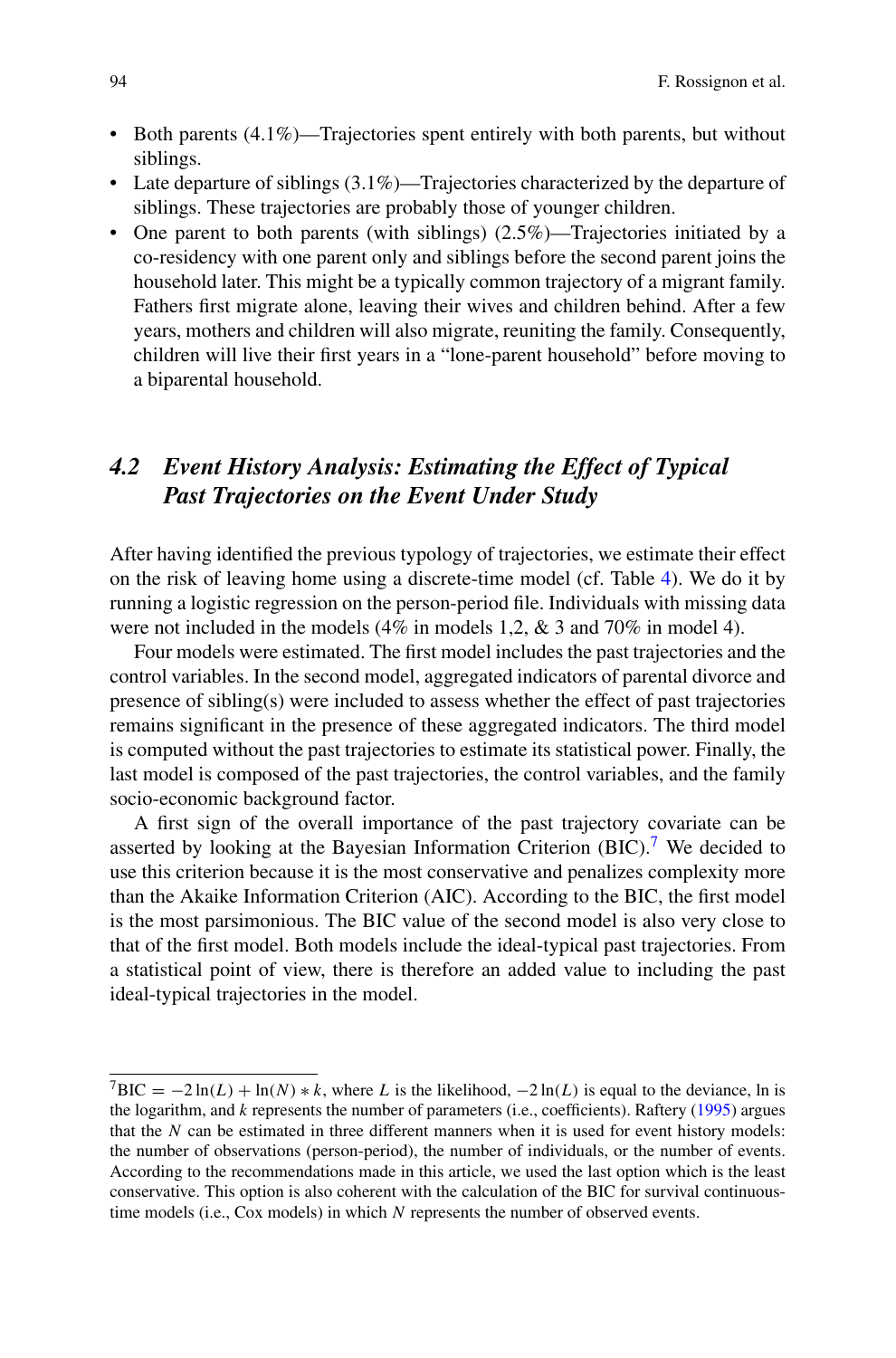<span id="page-12-0"></span>

|                                                    | Model 1           | Model 2                              | Model 3           | Model 4            |
|----------------------------------------------------|-------------------|--------------------------------------|-------------------|--------------------|
| Intercept                                          | $-9.79(0.67)$ *** | $-10.79(0.77)$ *** $-9.20(0.66)$ *** |                   | $-10.76(1.10)$ *** |
| Co-residence configurations:                       |                   |                                      |                   |                    |
| Both parents & siblings (ref.)                     |                   |                                      |                   |                    |
| Both parents                                       | 0.09(0.56)        | 0.96(0.65)                           |                   | $-0.05(0.83)$      |
| Late departure of siblings                         | $1.05(0.35)$ **   | $1.91(0.48)$ ***                     |                   | $0.92(0.49) +$     |
| Early arrival of siblings                          | 0.34(0.25)        | 0.40(0.26)                           |                   | $0.75(0.35)$ *     |
| Both parents to one parent<br>(without siblings)   | $1.62(0.34)$ ***  | $2.06(0.45)$ ***                     |                   | $2.59(0.53)$ ***   |
| Early arrival of siblings<br>& parental separation | $0.66(0.35) +$    | 0.66(0.48)                           |                   | 0.32(0.60)         |
| One parent to both parents<br>(with siblings)      | 0.32(0.58)        | 0.37(0.59)                           |                   | 0.71(1.13)         |
| Both parents to one parent<br>(with siblings)      | $0.80(0.28)$ **   | $1.01(0.30)$ ***                     |                   | $1.01(0.40)$ *     |
| Age $(ln)$                                         | $3.10(0.28)$ ***  | $3.14(0.29)$ ***                     | $3.12(0.28)$ ***  | $2.96(0.42)$ ***   |
| Women                                              | $0.52(0.18)$ **   | $0.54(0.18)$ **                      | $0.44(0.18)$ *    | $0.83(0.27)$ **    |
| Ethnic origin: Switzerland (ref.)                  |                   |                                      |                   |                    |
| Eastern Europe                                     | $-0.99(0.26)$ *** | $-1.02(0.26)$ ***                    | $-1.10(0.26)$ *** | $-0.75(0.43) +$    |
| South-Western Europe                               | $-0.88(0.29)$ **  | $-0.88(0.27)$ **                     | $-0.93(0.28)$ *** | $-0.98(0.42)$ *    |
| North-Western Europe                               | $0.69(0.33)$ *    | $0.74(0.33)$ *                       | $0.61(0.33) +$    | 0.56(0.51)         |
| & North America                                    |                   |                                      |                   |                    |
| Other continents                                   | $-0.29(0.31)$     | $-0.24(0.30)$                        | $-0.15(0.30)$     | $-0.11(0.44)$      |
| Labor market integration                           | $0.52(0.22)$ *    | $0.56(0.22)$ *                       | $0.51(0.22)$ *    | $0.89(0.31)$ **    |
| Place of residence: Large population               |                   |                                      |                   |                    |
| centers (ref.)                                     |                   |                                      |                   |                    |
| Periurban & metropolitan centers                   | 0.22(0.34)        | 0.19(0.35)                           | 0.11(0.34)        | 0.23(0.50)         |
| Touristic municipalities                           | 0.48(0.51)        | 0.39(0.51)                           | 0.46(0.50)        | 0.58(0.65)         |
| Middle- and small-sized population<br>centers      | 0.17(0.22)        | 0.09(0.23)                           | 0.13(0.22)        | $0.62(0.33) +$     |
| Periurban & commuting municipalities               | 0.26(0.36)        | 0.35(0.36)                           | 0.07(0.35)        | 0.44(0.56)         |
| Outlying municipalities                            | 0.31(0.28)        | 0.24(0.28)                           | 0.19(0.28)        | 0.56(0.39)         |
| Underrepresented places of birth                   | $-0.19(0.28)$     | $-0.14(0.28)$                        | $-0.29(0.26)$     | $-0.14(0.46)$      |
| Divorce                                            |                   | 0.09(0.37)                           | $0.54(0.23)$ *    |                    |
| Siblings                                           |                   | $0.89(0.33)$ **                      | $-0.03(0.22)$     |                    |
| Family socioeconomic status Qualified              |                   |                                      |                   |                    |
| manual professions (ref.)                          |                   |                                      |                   |                    |
| Top management                                     |                   |                                      |                   | $-0.35(0.81)$      |
| Academic professions                               |                   |                                      |                   | $1.11(0.47)$ *     |
| & senior management                                |                   |                                      |                   |                    |
| Liberal professions                                |                   |                                      |                   | 0.47(0.49)         |
| Other self-employed                                |                   |                                      |                   | $-0.14(0.60)$      |
| Intermediate professions                           |                   |                                      |                   | 0.27(0.52)         |
| Skilled non-manual professions                     |                   |                                      |                   | $0.88(0.38)$ *     |
| Unskilled non-manual                               |                   |                                      |                   | 0.48(0.50)         |
| & manual professions                               |                   |                                      |                   |                    |
| Nb obs.                                            | 8700              | 8700                                 | 8700              | 3456               |
| Nb ind.                                            | 1624              | 1624                                 | 1624              | 506                |
| Nb events                                          | 142               | 142                                  | 142               | 77                 |
| Deviance                                           | 1096.1            | 1088                                 | 1118.2            | 550.23             |
| ВIС                                                | 1200.2            | 1201.9                               | 1212.4            | 724.57             |

## **Table 4** Logit models predicting probability of first home-leaving

+  $p < 0.1$ , \*  $p < 0.05$ , \*\* $p < 0.01$ , \*\*\*  $p < 0.001$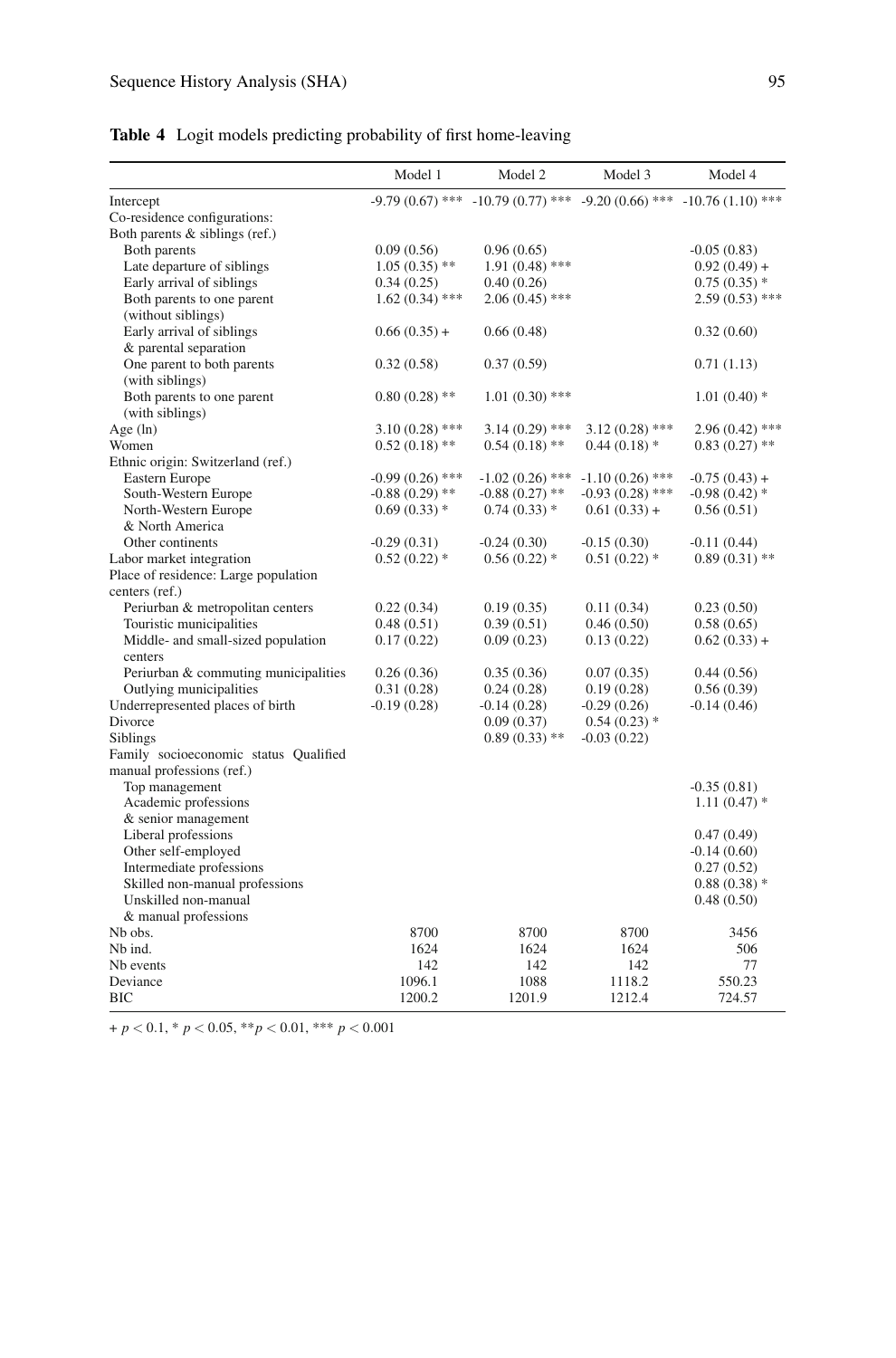In all models, most coefficients of past co-residence trajectories are significant and go in the same direction. While the differences between the trajectories "both parents" and "both parents with siblings" are not significant, we observe a significant effect concerning the changes in the presence of siblings. Staying in the parental home after the departure of siblings increases the probability of leaving home. The "early arrival of siblings" also increases the hazard rate of leaving home. Besides, living with only one parent—with or without siblings—is associated with a higher risk of leaving home. There is no significant difference between the categories "early arrival of siblings and parental separation" and those who grew up with two parents. The same applies for young individuals who started by living in a lone parent household with siblings before moving to a bi-parental household.

We can see in Table [4](#page-12-0) that the types of past co-residence trajectories are more informative than the aggregated indicators of parental divorce and of the presence of siblings. Indeed, in the second model that includes covariates related to these two aspects, the effects of childhood co-residence trajectories remain significant. These results show that behind the effect of having siblings or of having experienced a parental divorce, the past trajectory, i.e., the personal history, does matter.

The effect of control variables confirms our hypotheses. The hazard rate of leaving the parental home rises with increasing age. The departure from the parental home is also significantly influenced by the ethnic origin. Second-generation immigrants from Eastern or South-Western countries are less likely to leave home than Swiss natives. Conversely, having a Northern-Western European or a North-American background increases the risk of leaving home. Obtaining a first job significantly increases the likelihood of leaving home. Women are more likely to leave the parental home than men. However, we did not find a significant effect of the place of residence. Residents of middle and small centers have a higher probability of leaving home than inhabitants of large population centers, but this effect is only significant at the 0.1 level. Lastly, respondents whose parents had an academic profession or a senior management position when they were adolescents leave home more often than those whose parents had a qualified and manual profession. Children of skilled and non-manual workers are also more likely to leave the parental home.

#### **5 Discussion**

The occurrence of divorce does not play a strong role in the departure from the parental home, nor does that of having siblings. Conversely, childhood coresidence patterns influence the ways in which young adults leave the parental home. More precisely, the occurrence, the timing, and the sequencing of the events have a specific effect on home-leaving. For instance, two features have a significant and strong impact on the departure from the parental home: the lone parenthood configuration and the arrival and departure of siblings.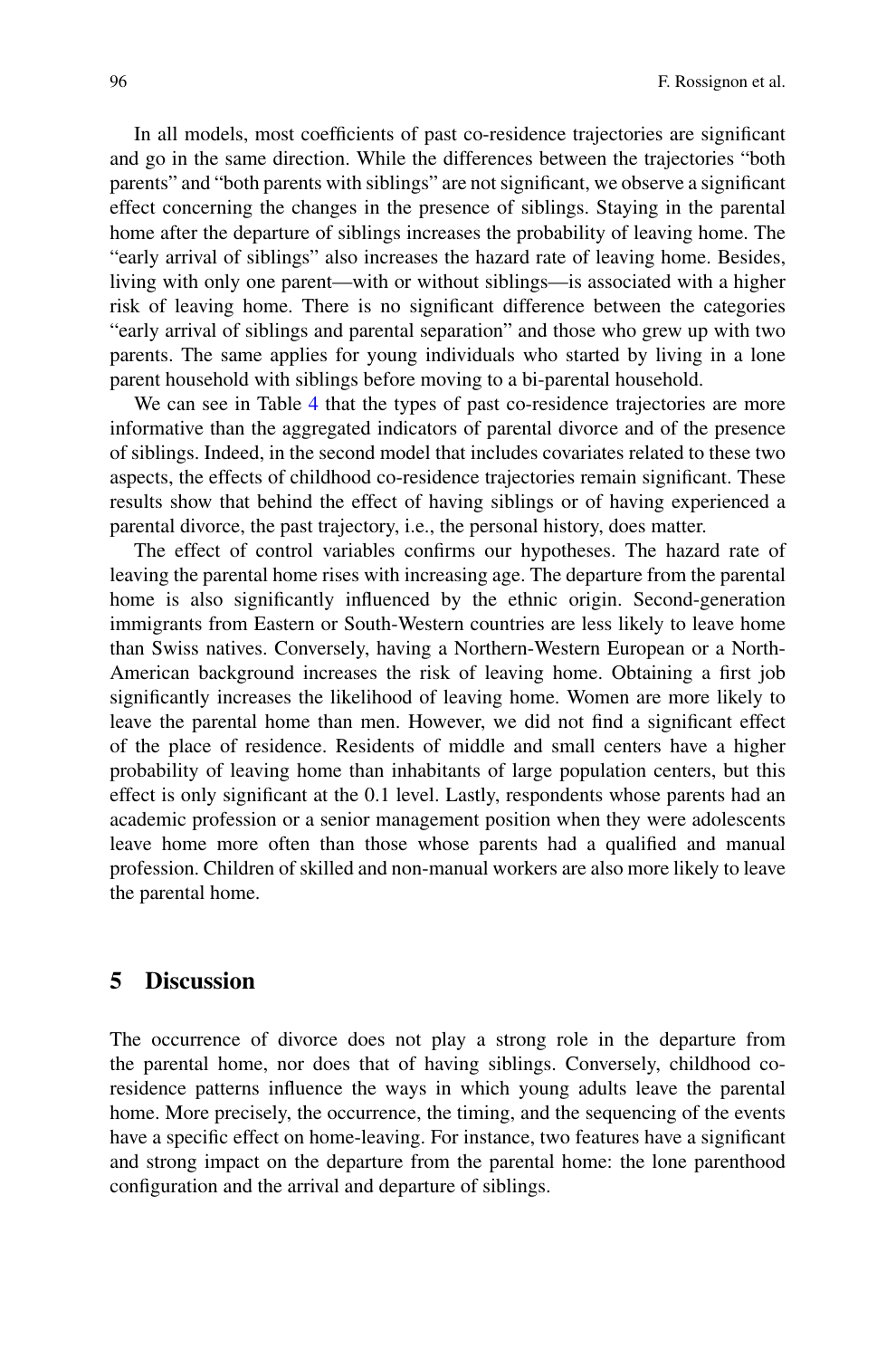Having spent some years in a lone-parent household has a positive impact on the risk of leaving home. It does not seem to matter much if it occurred in the presence of siblings or not, as both situations lead to an increase in the likelihood of leaving home. In addition, these effects remained significant when controlling for the family socio-economic background. In other words, the negative effect of lone parenthood is not only explained by lower socio-economic background.

Having siblings matters when it comes to leaving the parental home. However, behind that simple fact, our method showed that birth order and arrivals or departures of siblings matter more. Moreover, when the family socio-economic background is taken into account, being an only child significantly increases the odds of leaving the parental home. Additionally, the departure from the parental home of siblings (most probably older siblings) encourages the remaining siblings to leave home. This could be interpreted as an imitation of the first-to-go individuals' behavior.

In this study, we measured a link between childhood co-residence structures and departure from the parental home. However, the underlying mechanism linking these two concepts was not explained. For example, some longitudinal information regarding the relational quality in households was not available and could therefore not be included in the model. Moreover, the respondents were quite young. Consequently, only a small proportion of them had left the parental home at the end of the observation period. Hence, the observed effects could be mainly related to differences among early home-leavers.

#### **6 Conclusion**

The aim of this paper was two-fold. First, we proposed a methodological framework to estimate the effect of an unfolding trajectory on an upcoming event. We then applied the proposed approach to an original study of the effect of past co-residence trajectories on the departure from the parental home in Switzerland.

The results obtained with the combination of Sequence Analysis and Event History analysis provided results that would not have been obtained if each method had been used separately. However, the combination of Sequence Analysis and Event History Analysis was not an easy task as these two methods are based on very different approaches to life-course data. Sequence Analysis is based on a holistic approach of life course trajectories. The overall trajectory of each respondent is examined and compared with that of the other individuals. Consequently, Sequence Analysis aims to investigate the progression of individuals over their life course. Conversely, the focus in Event History Analysis is rather the investigation of the probabilistic distribution of life course events over time according to individual characteristics (Tuma and Hannan [1984;](#page-17-14) Mayer and Tuma [1990;](#page-16-21) Courgeau and Lelièvre [1992\)](#page-15-11). The aim of Sequence History Analysis is thus to resolve this conflict between the two approaches. The proposed framework may have a much broader field of application. For instance, it could allow us to study how previous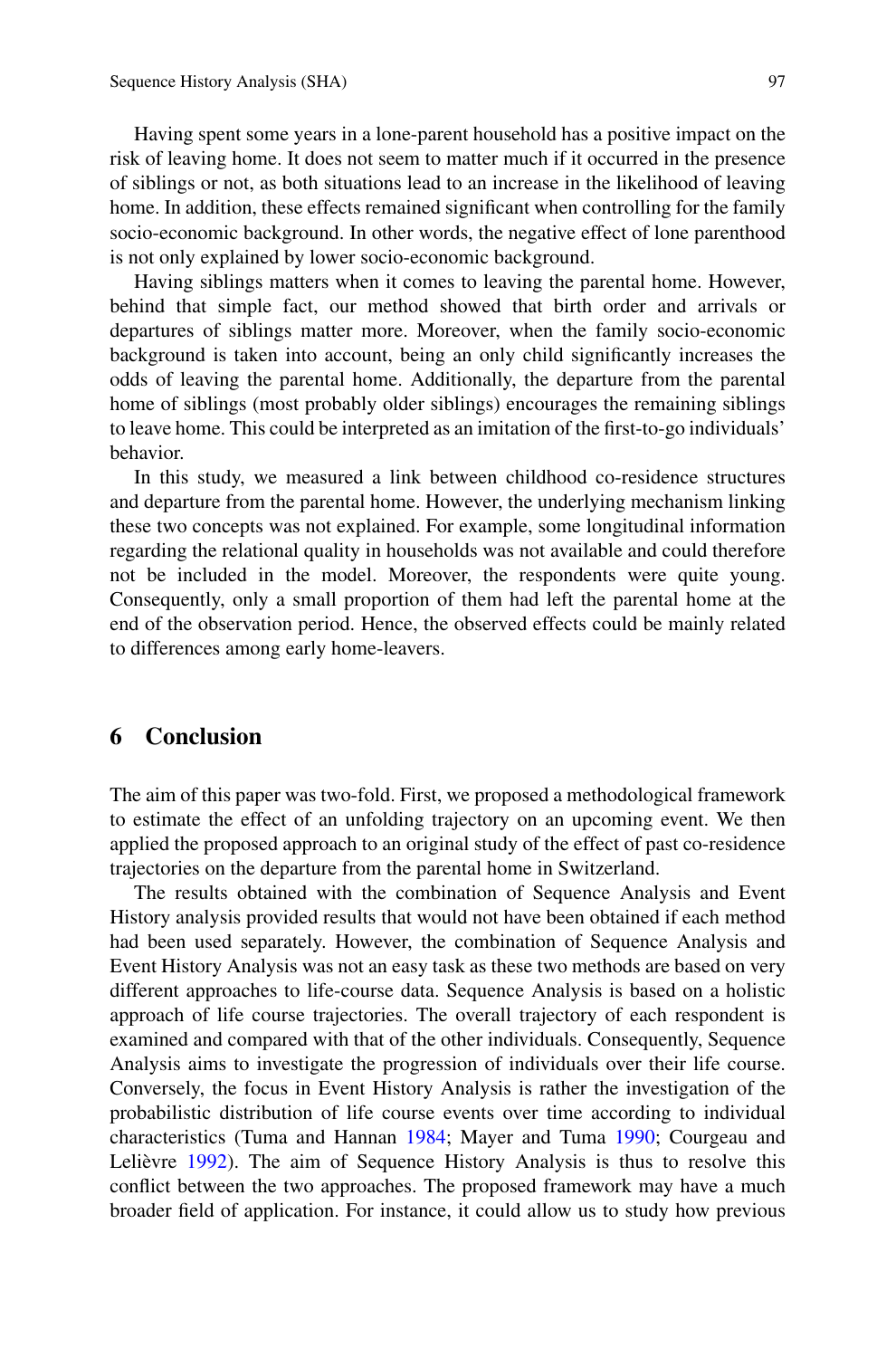professional trajectories are linked with the risk of dying at each age. We believe that Sequence History Analysis is a very promising tool. This method allows the combining of two traditions of investigating longitudinal data in life-course research: the holistic approach of Sequence Analysis and the processual approach of Event History Analysis.

Further work is needed to develop this approach more fully, to address its weaknesses and build on its strengths. For example, the proposed framework does not allow the drawing of causal interpretations of the results. We cannot state that parental divorce "causes" early departure from the parental home. In this respect, quasi-experimental designs, such as propensity-score matching, could be an interesting lead to follow. It would also be interesting to know to what extent the individuals have experienced relocation in their past. It might make young adults more likely to move out of the parental home and less hesitant about setting up their own independent households. Consequently, if possible, further analysis should take this factor into account.

**Acknowledgements** This paper benefited from the support of the Swiss National Centre of Competence in Research LIVES—Overcoming Vulnerability: Life Course Perspectives, which is financed by the Swiss National Science Foundation (Grant number: 51NF40-160590).

#### **References**

- <span id="page-15-5"></span>Allison, P. D. (2014). *Event history and survival analysis* (Vol. 46). Los Angeles: Sage Publications.
- <span id="page-15-3"></span>Aquilino, W. S. (1991). Family structure and home-leaving: A further specification of the relationship. *Journal of Marriage and the Family, 53*(4), 999–1010.
- <span id="page-15-6"></span>Avery, R., Goldscheider, F., & Speare, A. (1992). Feathered nest/gilded cage: Parental income and leaving home in the transition to adulthood. *Demography, 29*(3), 375–388.
- <span id="page-15-1"></span>Bernhardt, E., Gähler, M., & Goldscheider, F. (2005). Childhood family structure and routes out of the parental home in Sweden. *Acta Sociologica, 48*(2), 99–115.
- <span id="page-15-9"></span>Bianchi, S. M. (1987). Living at home: Young adults' living arrangements in the 1980s. In *Annual Meeting of the American Sociological Association, Chicago*.
- <span id="page-15-4"></span>Blaauboer, M., & Mulder, C. H. (2010). Gender differences in the impact of family background on leaving the parental home. *Journal of Housing and the Built Environment, 25*(1), 53–71.
- <span id="page-15-0"></span>Blossfeld, H.-P., Golsch, K., & Rohwer, G. (2007). *Event history analysis with Stata*. New York: Psychology Press.
- <span id="page-15-10"></span>Brändle, K. (2017). The geography of social links among a young cohort in Switzerland. *LIVES Working Papers* (58), 1–33.
- <span id="page-15-7"></span>Buck, N., & Scott, J. (1993). She's leaving home: But why? An analysis of young people leaving the parental home. *Journal of Marriage and the Family, 55*(4), 863–874.
- <span id="page-15-8"></span>Cherlin, A. J., Kiernan, K. E., & Chase-Lansdale, P. L. (1995). Parental divorce in childhood and demographic outcomes in young adulthood. *Demography, 32*(3), 299–318.
- <span id="page-15-2"></span>Chiuri, M. C., & Del Boca, D. (2010). Home-leaving decisions of daughters and sons. *Review of Economics of the Household, 8*(3), 393–408.
- <span id="page-15-11"></span>Courgeau, D., & Lelièvre, E. (1992). Analyse des données biographiques en démographie. In L. Coutrot & C. Dubar (Eds.), *Cheminements professionnels et mobilités sociales* (pp. 59–70). Paris: La Documentation Française.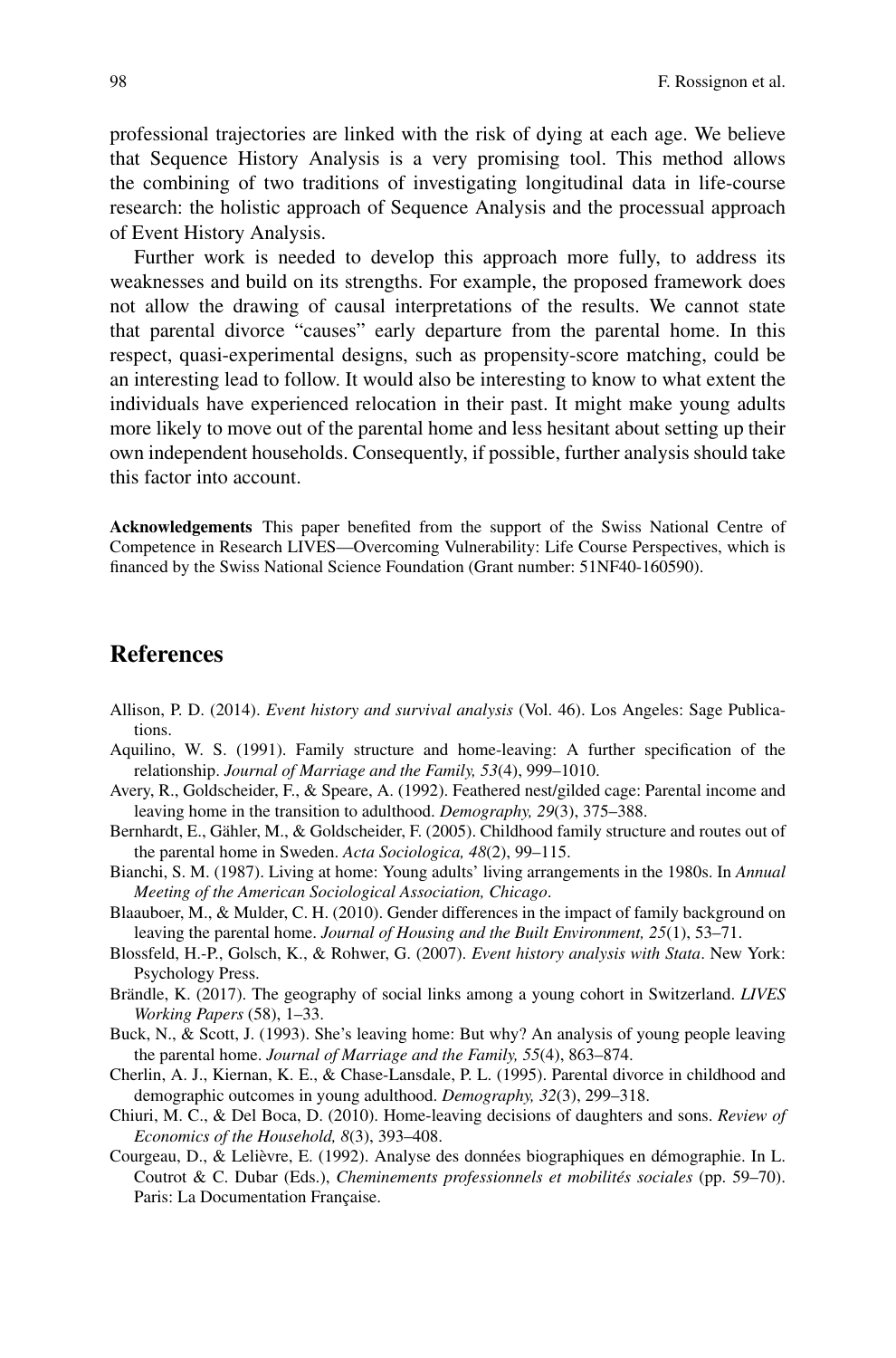- <span id="page-16-3"></span>Eerola, M. (2018). Case studies of combining sequence analysis and modelling. In G. Ritschard & M. Studer (Eds.), *Sequence analysis and related approaches: Innovative methods and applications*. Cham: Springer (this volume).
- <span id="page-16-2"></span>Eerola, M., & Helske, S. (2016). Statistical analysis of life history calendar data. *Statistical Methods in Medical Research, 25*(2), 571–597.
- <span id="page-16-8"></span>Elcheroth, G., & Antal, E. (2013). Echantillon de cohorte LIVES. Première vague. Technical report, University of Lausanne, Lausanne.
- <span id="page-16-4"></span>Ermisch, J., & Di Salvo, P. (1997). The economic determinants of young people's household formation. *Economica, 64*(256), 627–644.
- <span id="page-16-18"></span>FORS and NCCR LIVES. (2015). LIVES Cohort Panel, Wave 1. Data available at URL: [http://](http://forscenter.ch/fr/our-surveys/swiss-household-panel/datasupport/telecharger-les-donnees-4/cohort-w1/) [forscenter.ch/fr/our-surveys/swiss-household-panel/datasupport/telecharger-les-donnees-4/](http://forscenter.ch/fr/our-surveys/swiss-household-panel/datasupport/telecharger-les-donnees-4/cohort-w1/) [cohort-w1/](http://forscenter.ch/fr/our-surveys/swiss-household-panel/datasupport/telecharger-les-donnees-4/cohort-w1/)
- <span id="page-16-20"></span>Gabadinho, A., Ritschard, G., Mueller, N. S., & Studer, M. (2011). Analyzing and visualizing state sequences in R with TraMineR. *Journal of Statistical Software, 40*(4), 1–37.
- <span id="page-16-16"></span>Gaehler, M., & Bernhardt, E. (2000). The impact of parental divorce, family reconstitution, and family conflict on nest-leaving in Sweden (pp. 6–8). Rostock: Max Planck Institut für Bevölkerungsforschung.
- <span id="page-16-9"></span>Gauthier, J.-A., Bühlmann, F., & Blanchard, P. (2014). Introduction: Sequence analysis in 2014. In Ph. Blanchard, F. Bühlmann, & J.-A. Gauthier (Eds.), *Advances in Sequence Analysis: Theory, Method, Applications* (pp. 1–19). New York: Springer.
- <span id="page-16-10"></span>Gierveld, J. D. J., Liefbroer, A. C., & Beekink, E. (1991). The effect of parental resources on patterns of leaving home among young adults in the Netherlands. *European Sociological Review, 7*(1), 55–71.
- <span id="page-16-7"></span>Goldscheider, F. K., & Goldscheider, C. (1998). The effects of childhood family structure on leaving and returning home. *Journal of Marriage and the Family, 60*(3), 745–756.
- <span id="page-16-17"></span>Gossens, L. (2001). Transition to adulthood: Developmental factors. In M. Corijn & E. Klijzing (Eds.), *Transition to Adulthood* (pp. 27–42). The Netherlands: Springer.
- <span id="page-16-6"></span>Holdsworth, C. (2000). Leaving home in Britain and Spain. *European Sociological Review, 16*(2), 201–222.
- <span id="page-16-5"></span>Iacovou, M., & Aassve, A. (2007). *Youth poverty in Europe*. New York: Joseph Rowntree Foundation.
- <span id="page-16-12"></span>Juang, L. P., Silbereisen, R. K., & Wiesner, M. (1999). Predictors of leaving home in young adults raised in Germany: A replication of a 1991 study. *Journal of Marriage and the Family, 61*(2), 505–515.
- <span id="page-16-19"></span>Kaufman, L., & Rousseeuw, P. J. (2005). *Finding groups in data: An introduction to cluster analysis*. Hoboken: Wiley.
- <span id="page-16-15"></span>Kiernan, K. (1992). The impact of family disruption in childhood on transitions made in young adult life. *Population Studies, 46*(2), 213–234.
- <span id="page-16-14"></span>Kiernan, K. (2006). Non-residential fatherhood and child involvement: Evidence from the Millennium Cohort study. *Journal of Social Policy, 35*(4), 651–669.
- <span id="page-16-1"></span>Lundevaller, E. H., Vikström, L., & Haage, H. (2018). Modelling mortality using life trajectories of disabled and non-disabled individuals in 19th-century Sweden. In G. Ritschard & M. Studer (Eds.), *Sequence analysis and related approaches: Innovative methods and applications*. Cham: Springer (this volume).
- <span id="page-16-0"></span>Madero-Cabib, I., Gauthier, J.-A., & Le Goff, J.-M. (2015). The influence of interlocked employment–family trajectories on retirement timing. *Work, Aging and Retirement, 2*(1), 38– 53.
- <span id="page-16-21"></span>Mayer, K. U., & Tuma, N. B. (1990). *Event history analysis in life course research*. Madison: The University of Wisconsin Press.
- <span id="page-16-13"></span>McLanahan, S., & Carlson, M. S. (2004). Fathers in fragile families. In M.E. Lamb (Ed.), *The role of the father in child development* (Vol. 4, pp. 368–396). Hoboken: Wiley.
- <span id="page-16-11"></span>Mitchell, B. A. (1994). Family structure and leaving the nest: A social resource perspective. *Sociological Perspectives, 37*(4), 651–671.